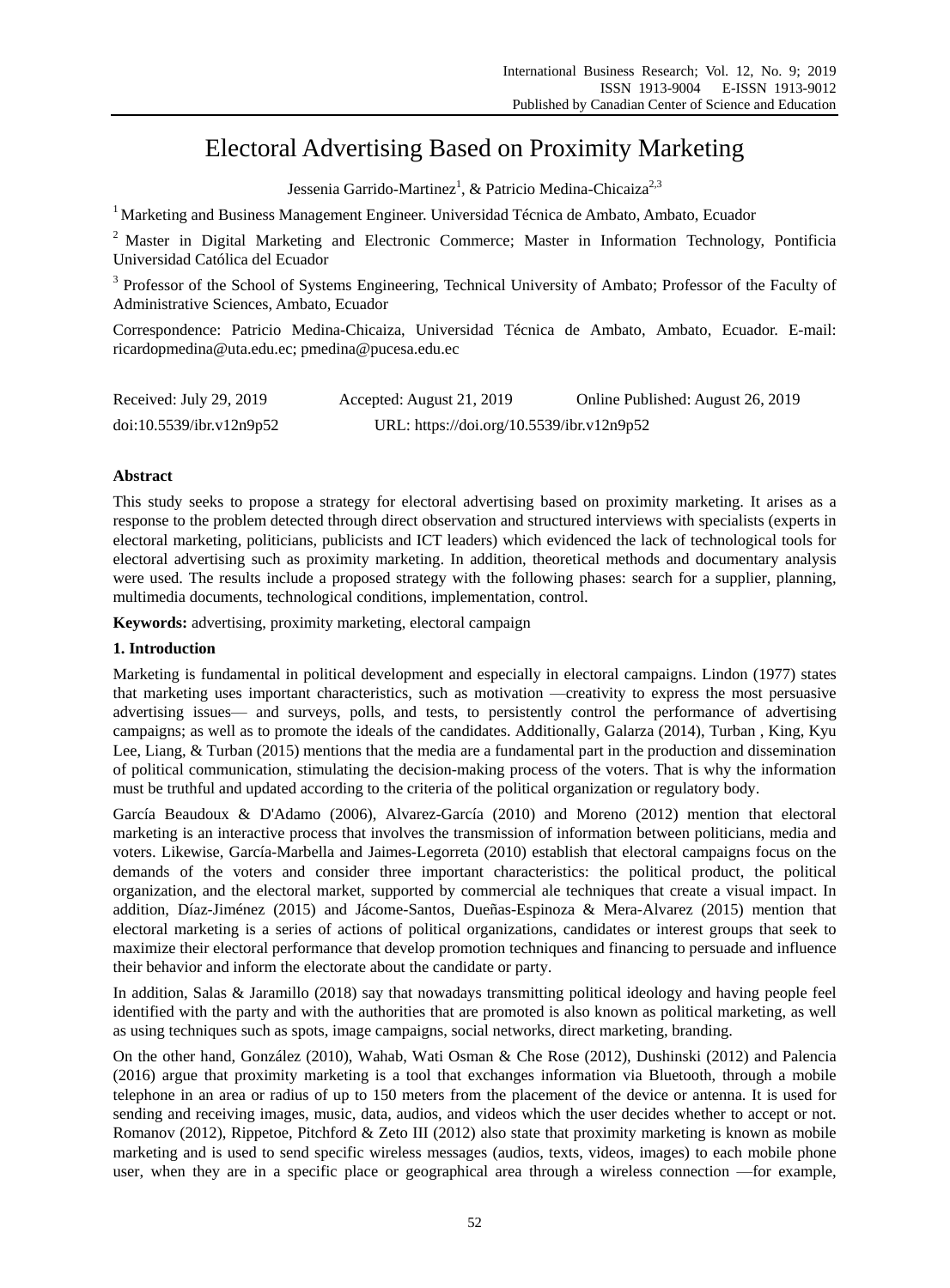Bluetooth of WiFi— with prior authorization by the receiver. According to Sánchez (2016) and Escandell (2017), this technological tool has been implemented in cinemas, clothing stores, shopping centers and car dealerships such as Mercedes Benz (Madrid).

In Ecuador, elections are held every four years, where governors, regional councilors, provincial prefects and vice prefects, mayors, district and municipal councilors, members of rural parish boards are elected, clearly excepting national elections where the president and vice president of the republic are elected*,* as detailed in the Code of Democracy according to Art.90 Organic Electoral and Political Organizations Law of the Republic of Ecuador<sup>1</sup> (2018). In addition to this, according to Art.208, since the call for elections, political organizations may, on their initiative, carry out activities aimed at disseminating their ideological principles, government programs, work plans, and candidacies, provided that it does not imply hiring written press, radio, television, and billboards (Organic Electoral and Political Organizations Law of the Republic of Ecuador, 2018).

The problem, identified by direct observation and bibliographic research, is that for the transmission of electoral advertising conventional media such as radio, television, written press, billboards, posters are used (Pérez-Múnera, 2016) without using communication techniques such as proximity marketing. This leads to ignorance of the use of technological tools that support this activity. Therefore, the direct beneficiaries are the political parties that will transmit their ideology and the candidates as a new way of communicating their proposals to the electors. Meanwhile, indirect beneficiaries are companies dedicated to electoral publishing.

This research aims to develop an electoral advertising strategy based on proximity marketing for a political party and/or another proposal of popular election in Ecuador.

## **2. Methodology**

The theoretical methods used were documentary analysis and systematization, which make it possible to organize and extract notable information based on the literature review carried out, which at the same time favored the argumentation on electoral advertising and proximity marketing. Related articles were considered and extracted from the bibliographic search in the databases SpringerLink, Google Scholar, ProQuest, Scopus, E-book, Ebook Central, magazines, international and national scientific events, and studies of national organisms such as the National Institute of Statistics and Censuses (INEC), which regulates statistics and censuses in Ecuador, whose search criteria matched the keywords.

To obtain relevant information, a structured interview was carried out with the campaign directors of the political organizations (specialists) with the purpose of knowing the means used for electoral advertising.

Additionally, direct observation of the use of digital and conventional media was made in the last elections of March 2019 in Ecuador, which evidenced the ignorance of innovative advertising techniques such as proximity marketing.

## *2.1 Participants*

The study involved 17 political organizations and movements registered in the National Electoral Council (CNE) in the province of Tungurahua with a political representation of 9.42% (National Electoral Council, 2019). The capital of the Ambato-Ecuador province, which has a registry of six (6) organizations of which one (1) was discarded due to lack of collaboration in the study, was taken as a reference.

## *2.2 Procedure*

The following steps were established after the literature review: First, an inquiry was made about the political parties and movements registered in the province of Tungurahua. Second, a selection of political organizations in force in the city of Ambato was made. Third, six (6) of them were contacted to make a diagnosis through an interview about how they conduct the campaign and the means they use. Fourth, the strategy was designed. Fifth, communication of the proposal.

## **3. Results**

-

An analysis of different authors is presented chronologically on the media used in electoral contests according to each stage provided by the author.

<sup>&</sup>lt;sup>1</sup> Ley Orgánica Electoral y de Organizaciones Políticas de la República del Ecuador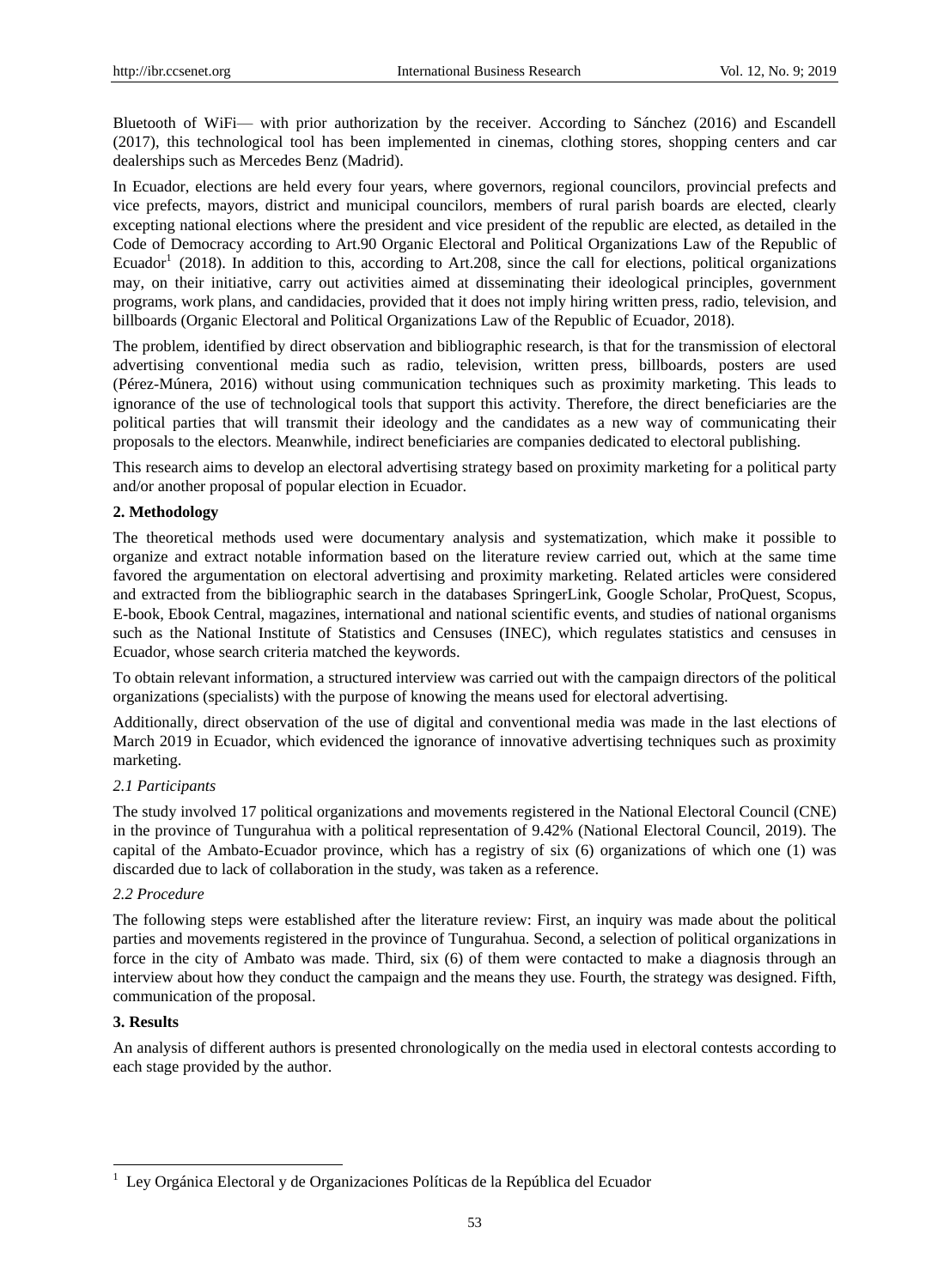| Author                                          | <b>Characteristics</b>                                                                                                                                                                                                                                                                 | <b>Means and process</b>                                                                                                                                                                                                                                                                                                                                                                                                                                                                                                                                                                                       |
|-------------------------------------------------|----------------------------------------------------------------------------------------------------------------------------------------------------------------------------------------------------------------------------------------------------------------------------------------|----------------------------------------------------------------------------------------------------------------------------------------------------------------------------------------------------------------------------------------------------------------------------------------------------------------------------------------------------------------------------------------------------------------------------------------------------------------------------------------------------------------------------------------------------------------------------------------------------------------|
| <b>Norris</b><br><b>Pippa</b><br>(1997)         | Uses<br>model<br>a<br>"shopping"<br><b>or</b><br>"import-export".<br>Communication<br>strategies<br>according to 3 phases during<br>the campaign: Pre-modern,<br>modern and post modern.                                                                                               | called Pre-modern<br>National and local press, local brochures, posters, radio speeches<br>Modern<br>Television (main national channels)<br>Post-modern<br>Television (fragmented or thematic channels), mailing (sending) of<br>advertisements (according to selected audience)                                                                                                                                                                                                                                                                                                                               |
| <b>Mart ín</b><br>Marta<br>(2001)               | It is based on establishing a<br>cause-effect relationship of<br>political<br>the<br>party<br>and<br>candidates.                                                                                                                                                                       | Campaign<br>Newspapers (local and national), television (public and subscription)                                                                                                                                                                                                                                                                                                                                                                                                                                                                                                                              |
| Quesada<br><b>Juan (2005)</b>                   | Essence in the text and image Pre-campaign<br>define<br>the<br>political<br>to<br>philosophy of the party and<br>candidate                                                                                                                                                             | Meetings, sectoral events, surveys on voter needs<br>Campaign<br>Written press (newspapers, local and national magazines), radio, television<br>(spots, interviews), billboards, posters, brochures, digital media (Fan page,<br>blogs)                                                                                                                                                                                                                                                                                                                                                                        |
| Pérez<br><b>Carlos</b><br>(2016)                | It is based on strategically<br>directed advertising according<br>to the segments analyzed by<br>the political party.                                                                                                                                                                  | Pre-campaign<br>Events with artistic shows (campaign launch and presentation of<br>conversational candidates), email<br>Campaign<br>Mobile telephone services (sending short messages about shocking proposals<br>daily, monthly, or prior to debates or speeches), radio, television, press,<br>election campaign vehicles (use in the cars of all party members), billboards,<br>flyers, posters, leaflets, Internet<br><b>Campaign closure</b><br>Events in open places or outdoor plazas with artistic shows with messages<br>about the proposals<br>Post-campaign<br>Radio, television (press conference) |
| Rivero<br>Jes ús<br>Huerta<br>Rodrigo<br>(2017) | It is based on clear, simple, Pre-campaign<br>$\&$ memorable<br>and<br>credible<br>communication.<br>It also focuses on a two-way<br>communication between the<br>political party and citizens.                                                                                        | <i>Focus Group</i> (know the acceptance of the political party and the future<br>candidate and needs).<br>Campaign<br>Television (spots), radio, banners, newspapers, magazines, brochures, flyers,<br>billboards<br>Social networks (Facebook, Twitter, YouTube, Instagram, WhatsApp), web<br>pages.<br>"Memes <sup>2</sup> "                                                                                                                                                                                                                                                                                 |
| Hern ández<br><b>Carlos</b><br>(2018)           | It focuses on a strategy known Pre-campaign<br>terreno<br>todo<br>with<br>as<br>pragmatic political campaigns Inter-campaign<br>(militant-elector).<br>It is based on<br>electoral<br>coalition<br>agreements<br>partisan militancies.<br>Uses<br>simple<br>and<br>direct<br>language. | Survey (knowing the needs)<br>Television (presentation of candidates and proposals), radio, press<br>(interviews), billboards at strategic points<br>with <b>Campaign</b><br>Digital media (Exchange of direct information), social networks (Facebook,<br>Twitter, Instagram, YouTube, WhatsApp), spots (in electronic media from<br>30 seconds to 1:15 minutes), television (debates, spots), mass events<br>(speeches and gifts)                                                                                                                                                                            |

# Table 1. Evolution of the media and its electoral process

Source: own elaboration

With the exposed background, an evolution in the media used within the electoral contests is detailed with the

<sup>&</sup>lt;sup>2</sup> "Meme" is a word used on the Internet to describe an event, material or idea that can be an image, video, music, phrase or joke that is selected or modified, and is transmitted from one person to the next through Internet menas Garc á-Huerta (2014).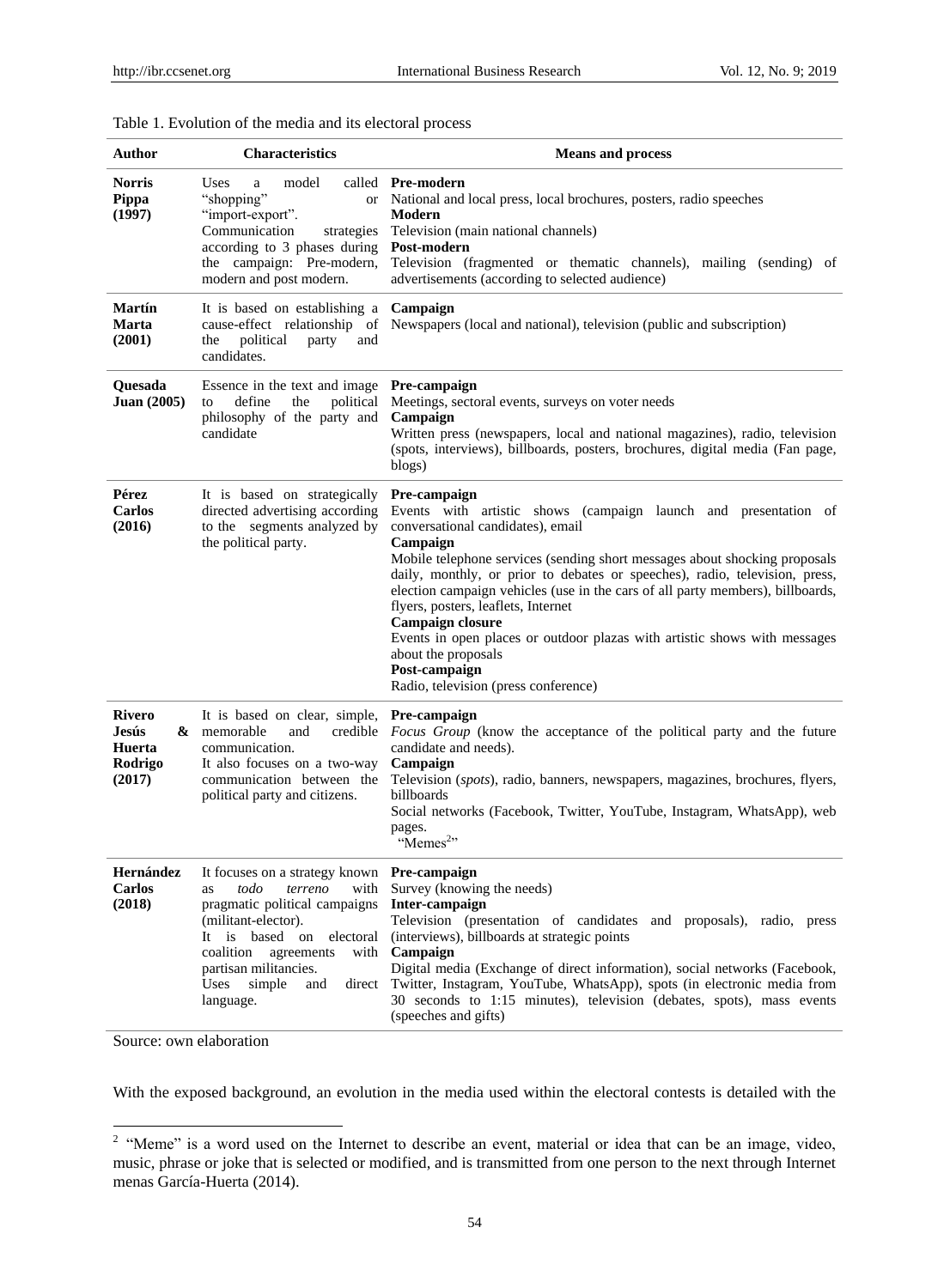use of traditional media such as television, radio, written press, as well as the use of the internet with digital media or social networks such as Facebook, Twitter, Instagram, WhatsApp, YouTube among others. On the other hand, it is observed that proximity marketing is not used under the characteristics exposed with this type of technological tool.

## *3.1 Some Models of Electoral Campaigns*

Perez-Dámazo (2013), Garc á-Beaudoux, D´Adamo & Slavinsky (2013) and Pérez Múnera (2016) mention that the electoral campaign model with which Tony Saca became president in El Salvador in the 2004 elections and Felipe Calderón Hinojosa in Mexico in the 2006 elections was based on negative spots on television and radio against other political organizations and candidates for the presidency that sought to reduce the credibility of the opponent. With the use of attacks on the principles of morals, capabilities, techniques, structure, history, and performance of the party and candidates during the electoral process, its impact is generated according to the phase of the campaign. If it is used at the beginning, it helps demobilize independent voters. Using it at the end of the election makes it possible to mobilize them favorably because it allows a greater capture of memory.

Additionally, Pérez-Barber (2009), Valdez-Zepeda & Huerta-Franco (2009), Castro-Martínez (2012) Pérez-Múnera (2016), Maeshima (2018), and Falasca, Dymek & Grandien (2019) note that Barack Obama, who was elected president in the 2008 elections in the United States, used the broadcast model and the participatory model based on personal contact with the electors plus a campaign called mobile communication with him sending text messages (SMS) to keep all his supporters informed of all activities on a daily and direct basis. He also used e-mail marketing to inform throughout his campaign about his errands, debates, fundraisers or simply send support messages to create a link of trust, also focused on the use of internet and social networks on sites such as: Facebook, Twitter, MySpace, YouTube, blogs and the official website of the candidate, all with their distinctive "Obama" as a brand for advertising within the campaign.

In addition, Slimovich (2017) refers to Mauricio Macri in the campaign that led him to the presidency of Argentina in 2015. His campaign was based on a hybrid model that used conventional media (radio, television, press) and social networks such as Facebook, Twitter, Instagram, Snapchat or YouTube, focusing on advertising strategies through Facebook and Twitter. This makes it easier to segment voters in detail and send ads according to their tastes or interest and thus ensure that the message is of interest. Its characteristic was to seek to maintain direct contact with the citizens. He also implemented "national bell", which involved random visits to Argentinian homes to have a conversation about the problems or needs that they had regarding their place of residence.

In the Ecuadorian context, the investigations of Moreno-Morán (2017) and Parra-Barragán (2018) regarding the presidential campaign of Lenin Moreno in 2017 state that a political communication strategy was used. It focused on the main social networks —Twitter, Facebook, YouTube— as well as traditional media such as press, radio, television (spots) and billboards, regulated by the National Electoral Council<sup>3</sup> (CNE). Events with artistic shows were also used as well as election campaign vehicles, posters, caps, among others for the broadcast of advertising. It is worth mentioning that, in March 2019, a national electoral process was carried out for various authorities, where the use of strategies similar to President Moreno can be observed.

#### **4. Preparation and Structuring of the Strategy in Stages**

The following authors were considered in the development of this work: Norris (1997), Mart *f*i-Llaguno (2001), Quesada-A (2005), Franco-Marcos & Dader-García (2009), Ralph F & James B (2010), Pérez-Múnera (2016), Hassan Salamah (2017), Rivero-Casas & Huerta-Montiel (2017), Visuri, Hosio, & Ferreira (2017), Begoña-Gómez (2018), Hernandéz-Alcántara (2018), Hassan (2019), Medina-Chicaiza, García-García, & Jarr *f* - Arias (2019), Chaoyong, Chunhong, & Jie (2019). In that sense, the following phases are presented for the electoral advertising strategy from proximity marketing: provider search, planning, multimedia document characteristics, technological conditions, implementation, control. They are explained below:

#### **Phase 1: Search for a supplier**

-

A web exploration is carried out, in which a total of 20 proximity marketing providers were found, three (3) of which were contacted through emails and calls via WhatsApp, which facilitated obtaining information about their products and services.

 $3$  Article 115 of the Constitution of Ecuador establishes that the State, through the media, will guarantee in an equitable and equal way the electoral promotion that propitiates the debate and the diffusion of the programmatic proposals of all the candidacies (Consejo Nacional Electoral, 2019).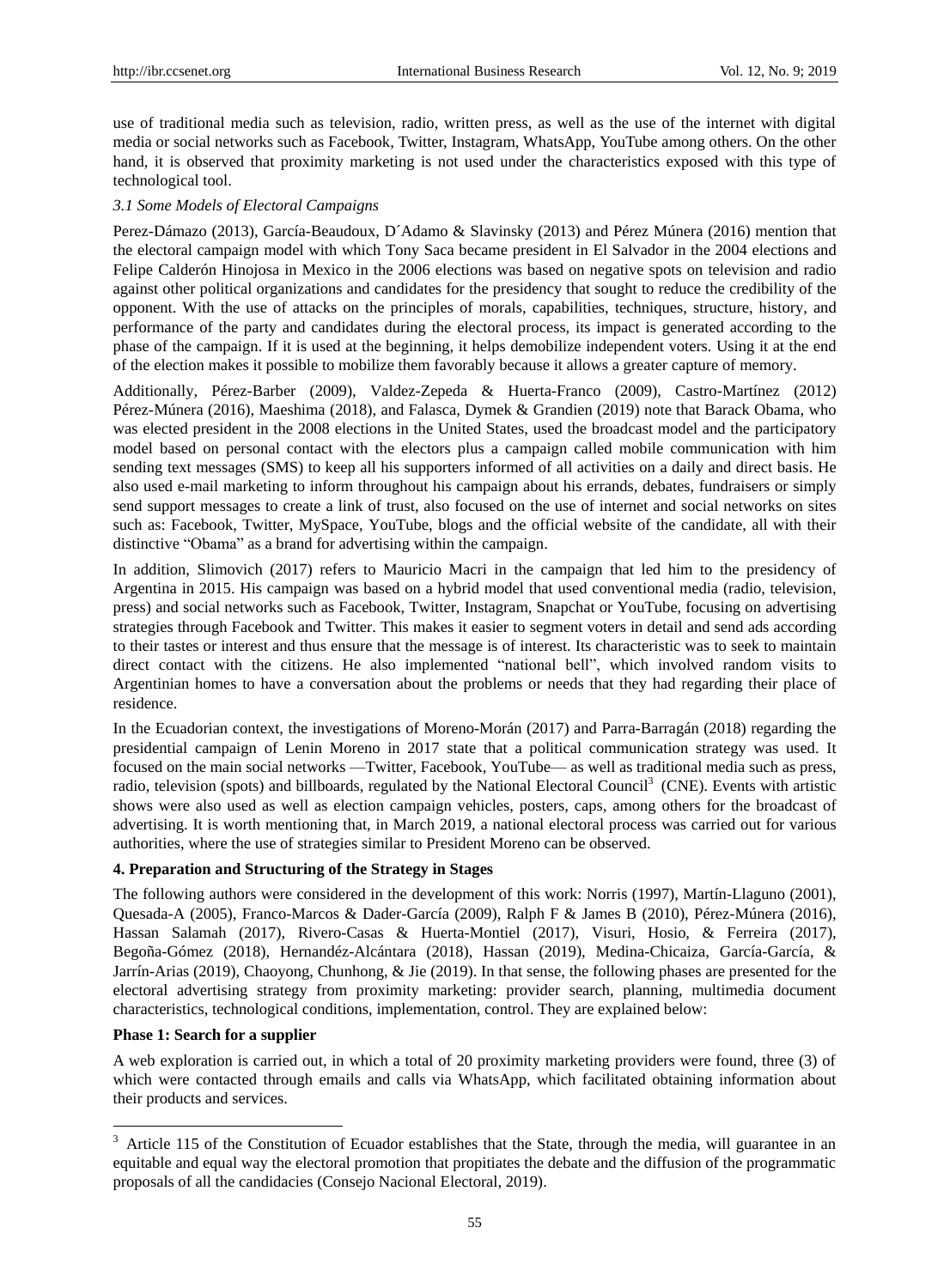-

## Table 2. Proximity marketing providers

|                        | <b>SocialWifi</b><br>Poland                                                                                                                                                                                                                                                                                                                                                                                                               | <b>Seeketing</b><br><b>Spain</b>                                                                                                                                                                                                                                                                                                        | <b>Beaconstac</b><br><b>USA</b><br>India                                                                                                                                                                                                                                                                                                        |
|------------------------|-------------------------------------------------------------------------------------------------------------------------------------------------------------------------------------------------------------------------------------------------------------------------------------------------------------------------------------------------------------------------------------------------------------------------------------------|-----------------------------------------------------------------------------------------------------------------------------------------------------------------------------------------------------------------------------------------------------------------------------------------------------------------------------------------|-------------------------------------------------------------------------------------------------------------------------------------------------------------------------------------------------------------------------------------------------------------------------------------------------------------------------------------------------|
| Coverage               | internet. You only need to<br>contact the supplier.                                                                                                                                                                                                                                                                                                                                                                                       | Any country, city or town All countries in the world with shipping<br>in the world that has charges, taxes and international fees<br>after hiring                                                                                                                                                                                       | All countries in the world with<br>shipping charges, taxes and<br>international fees, for 24 hours<br>after purchase                                                                                                                                                                                                                            |
| Minimum<br>requirement | Internet                                                                                                                                                                                                                                                                                                                                                                                                                                  | Company platform and Wireless nodes provided<br>by<br>company, you need internet                                                                                                                                                                                                                                                        | the <i>Beacon Bluetooth</i> does not need<br>Internet                                                                                                                                                                                                                                                                                           |
| <b>Characteristics</b> | Captive portal<br>Communication with the Analytics<br>customer<br>Analytics<br>Simple page design.<br>Login in social networks.<br>Welcome pages<br>Opinions<br>Advertising mail<br>Network monitoring<br>Remarketing                                                                                                                                                                                                                     | Customer identification and registration<br>Automation and <sup>4</sup> CRM integration<br>SMS, WhatsApp<br>campaigns,<br>push<br>notifications, email<br>Offline sales and integration cycle,<br>online<br>They work with batteries or 125/220<br>volt power.<br>Send messages to phones by proximity<br>with or without APP installed | Transmission of offers at the right<br>time and the right location<br>Informing consumers about offers<br>when they are close to the product<br>Proximity<br>marketing<br>without<br>application<br>Creation of own and easy to use<br>application<br>Analytics<br>Using accumulated data from the<br>application to personalize the<br>message |
| <b>Software Cost</b>   | Necessary<br>year<br>Hotels \$450 per year<br>Companies agree the<br>□<br>price according to<br>their need.                                                                                                                                                                                                                                                                                                                               | Necessary<br>Small businesses \$450 a \$7690 per year including hardware                                                                                                                                                                                                                                                                | Necessary<br>Basic plan (small and medium<br>\$490<br>enterprises)<br>per<br>year<br>Software Subscription<br>Premium plan (for companies that<br>require<br>control<br>more<br>and<br>advanced capabilities) \$990 per<br>year.<br>Reseller plan (for proximity<br>marketing agencies) \$2990 per<br>year                                      |
| <b>Hardware cost</b>   | It is not necessary to make Pack of 10 wireless nodes.<br>purchase<br>of<br>the<br>a<br>hardware you can use a<br>router or router that you<br>while<br>have<br>it<br>is<br>compatible<br>such<br>as:<br>Cisco, MikroTik, Ruckus<br>Wireless,<br>Zebra,<br>Ubiquiti<br>OpenWrt,<br>Networks, Cisco Meraki,<br>Aruba to Hewlett Packard<br>Enterprise<br>company,<br>Aerohive<br>Networks,<br>Extreme<br>Networks,<br>Teltonika, Fortinet. |                                                                                                                                                                                                                                                                                                                                         | The<br>purchase<br>of<br>banks<br>1S<br>necessary:<br>Pocket: 3 \$69 package<br>USB: 3 \$78 package<br>Keychain: 3 \$69 package<br>Outer vests: 3 \$108 package<br>Interior squares: 3 \$78 package                                                                                                                                             |
| Reach                  | It depends on the router $15,000$ sqare meters<br>you want to install, it may<br>vary depending on the<br>hardware.                                                                                                                                                                                                                                                                                                                       |                                                                                                                                                                                                                                                                                                                                         | Pocket: signal range 0.15-50<br>meters, battery up to one year.<br>USB: range 0.15-80 meters,<br>battery never dies.<br>Keychain: range 0.15-25 meters,<br>battery up to 5 months.<br>External vests: range 0.15-80<br>meters, battery up to 2 years.<br>Interior squares: range 0.15-80                                                        |

<sup>&</sup>lt;sup>4</sup> CRM or customer relationships management as well, tool that manages strategies according to customer preferences and preferences (Montoya Agudelo & Boyero Saavedra , 2013)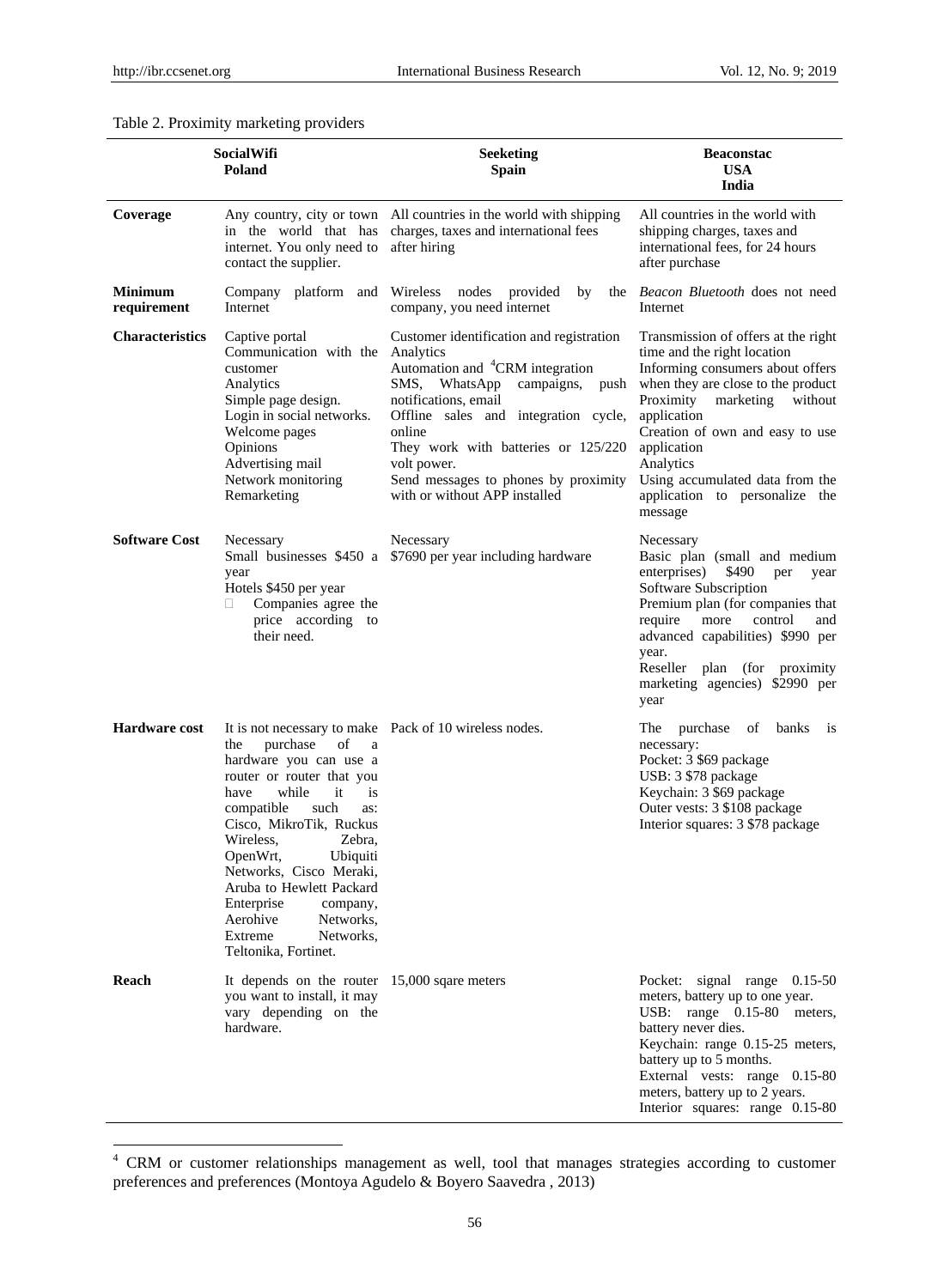|                          |                                                                                     |                                                                  | meters, battery up to 2 years.                                     |
|--------------------------|-------------------------------------------------------------------------------------|------------------------------------------------------------------|--------------------------------------------------------------------|
| <b>Payment type</b>      | Monthly<br>15%<br>Annual<br><i>(receive)</i><br>discount for the annual<br>payment) | Annual (Software and Hardware)                                   | Monthly (software)<br>Annual (software)<br>Hardware (one purchase) |
| <b>Method</b><br>payment | of Credit card, PayPal, Bank Credit cards<br>transfer, payment at the<br>bank       |                                                                  | Credit cards: Visa, MasterCard,<br><b>American Express</b>         |
| use it                   | <b>Companies that</b> RedBull, Kontigo, Innogi,<br>McDonald among others            | Carrefour, Movistar, Claro, Inditex,<br>Santander, among otherss | Google, KFC,<br>Uber.<br>Latam.<br>among others                    |

Source: own elaboration

## **Phase 2: Planning**

Here, the criteria that are planned for the electoral process are established with the support of proximity marketing.

Table 3. Parameters of the planning phase

| <b>Pre-campaign:</b> Issue party philosophy and indicate future candidates<br>Campaign: Submit candidate profile and proposals                                                                                                                        |
|-------------------------------------------------------------------------------------------------------------------------------------------------------------------------------------------------------------------------------------------------------|
| Headquarters of the political party                                                                                                                                                                                                                   |
| <b>Pre-campaign:</b> Information about the philosophy of the political party, candidate<br>profile (images, videos, audios, text).<br><b>Campaign:</b> Proposals of the candidate, agenda of places of next visits (images,<br>videos, audios, texts) |
| Duration of the campaign                                                                                                                                                                                                                              |
| Campaign director                                                                                                                                                                                                                                     |
|                                                                                                                                                                                                                                                       |

Source: own elaboration

# **Phase 3. Multimedia document features**

Audio, image, video and text formats are established for sending advertising to smartphones*.*

| Table 4. Multimedia document features |  |
|---------------------------------------|--|
|---------------------------------------|--|

| Audio                                                         | Image                                                                                                                                                        | Video                                          | <b>Text</b>                                                   |
|---------------------------------------------------------------|--------------------------------------------------------------------------------------------------------------------------------------------------------------|------------------------------------------------|---------------------------------------------------------------|
| The formats can be MP3, Jpg, png or Gif file<br>MP4, AAC, WAV | Generic banner size of 468x60 MPEG-4<br>pixels.<br>Image size $320x$ 480, $300x400$ , to 1 minute.<br>$300x250$ pixels<br>Use of shocking or funny<br>images | Duration of 30 seconds up Sponsoring Messages. | The formed must be Short messages of up to 120<br>characters. |

Source: Own elaboration

## **Phase 4: Technological conditions**

This stage shows the scenario that Ecuador has regarding the use of smartphones and internet access. On the other hand, people can exercise their vote in accordance with the provisions of the Organic Electoral Law (2018) according to Art. 11 that states that the vote will be mandatory for Ecuadorians over eighteen, optional for people between sixteen and eighteen years of age, and those over sixty-five years old.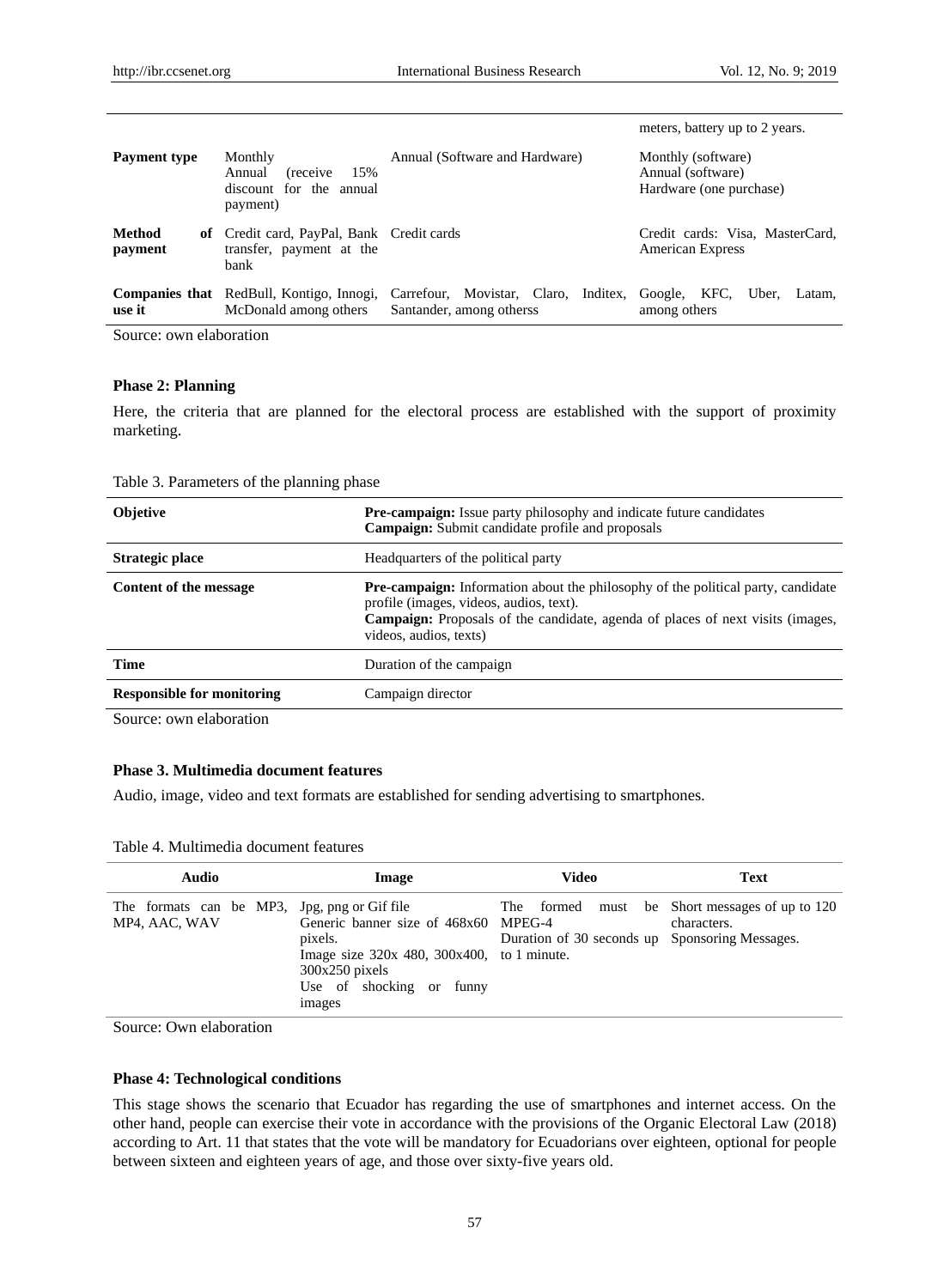| Age range | <b>Active cellphone holding</b> | People that own a smartphone | Internet use | Access to the internet | $\frac{0}{0}$ |
|-----------|---------------------------------|------------------------------|--------------|------------------------|---------------|
| $16-24$   | 69.3%                           | 57.4%                        | 85.2%        | Urbana                 | 60.4          |
| 25-34     | 82.9%                           | 62.7%                        | 73.9%        | Rural                  | 39.9          |
| 35-44     | 82.9%                           | 52.0%                        | 59.6%        |                        |               |
| 45-54     | 79.0%                           | 39.3%                        | 44.0%        |                        |               |
| 55-64     | 72.6%                           | 25.4%                        | 27.2%        |                        |               |

Table 5. Technological conditions

Source: ( National Institute of Statistics and Censuses, 2017)

Table 5 shows the technological conditions in Ecuador: on average, 47.36% of people between 16 to 64 years of age have a mobile device. Therefore, the necessary elements for the implementation of strategies based on proximity marketing exist.

## **Phase 5: Implementation**

Below is a step implementation model:



Figure 1. Steps of sending and receiving advertising

Source: Own elaboration

**Step 1:** Configuration of the device for sending multimedia documents (image, video, audio). Then, the place for the placement of the device in the political headquarters or another site is defined.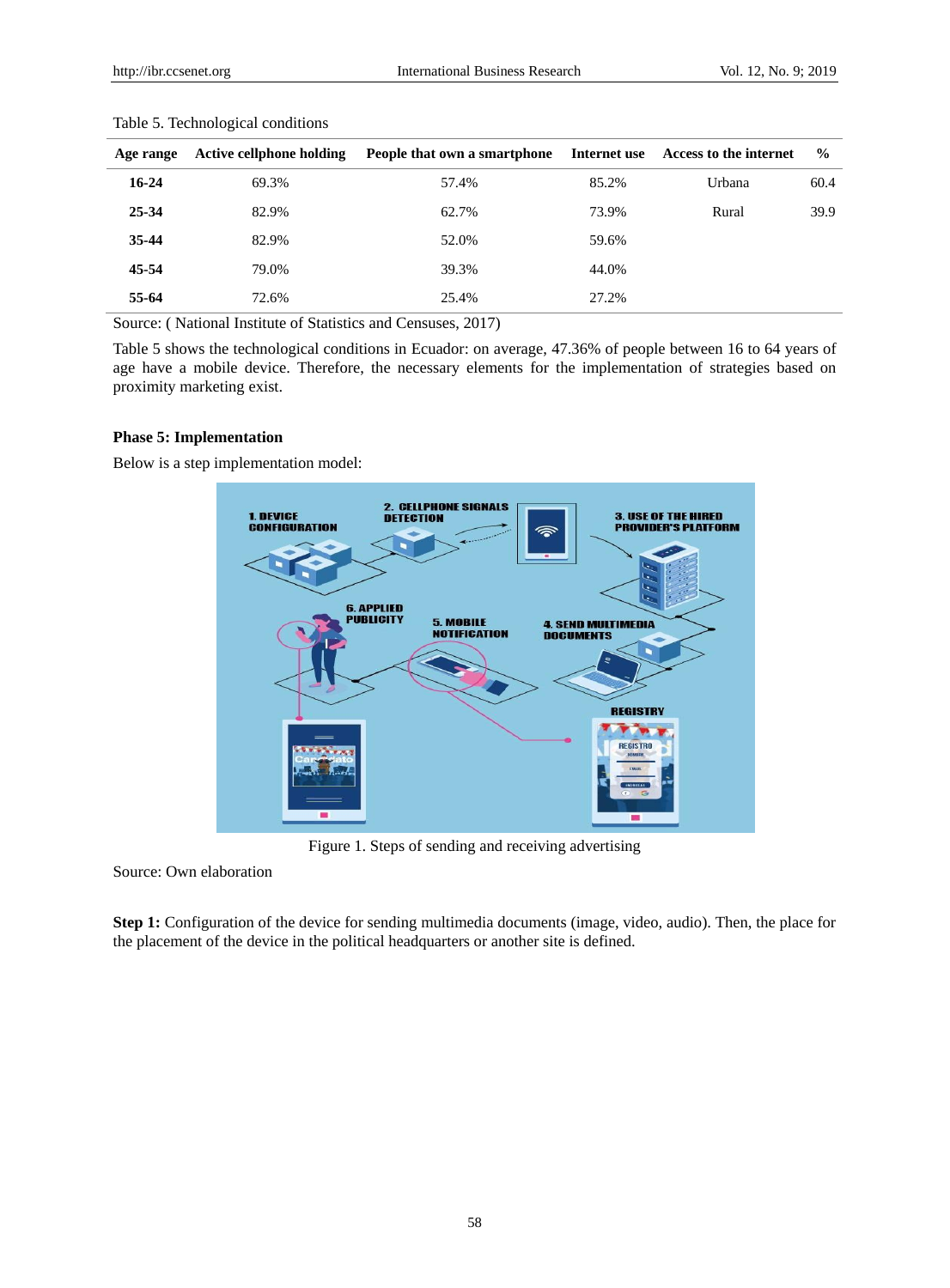

Figure 2. Platform configuration

Source: own elaboration

**Step 2:** Detects the signals, then sends the message that shows a pop-up window for registration. Thus, a database is also created that will allow segmenting, and then add advertising via email to the election campaign. Finally, the user receives the advertising on their smartphone.

## **Phase 6: Control**

The control will be carried out throughout the electoral process: pre-campaign, campaign, and end of the campaign, through evaluation processes to verify if the publicity has the expected impact and if it adequately transmits the proposals, philosophy of the candidate among others.

The validation of the preparation of the strategy was carried out through interviews with specialists in the area. Ten (10) experts with more than five (5) years of experience in the labor and academic field were selected. Five (5) campaign directors (expert in electoral and political marketing) of different political parties in the country, three (3) multimedia designers (publicists) and two (2) ICT managers, participated, who from their experience and academic knowledge verified the applicability of the proposal with the determined conditions.

# **5. Conclusion**

Based on the literature review found, it is concluded that in the electoral process the candidates carry a campaign model based on traditional media such as television, radio, and press. However, currently, the digital era has allowed the use of unconventional media such as social networks, forming a more direct and communicative link between the candidate and voter and favoring voter participation throughout the electoral campaign in this medium.

In short, the proposed phased strategy meets the requirements for the implementation in the electoral processes in Ecuador since it has the necessary technological conditions such as mobile telephone services, smartphones, and internet in urban and rural areas. In addition, any political party or candidate can hire the services of the different proximity marketing providers according to their needs. On the other hand, there is no restriction according to the Electoral Organic Law in the use of this type of technological tools. Therefore, it can be used before, during and after any political campaign.

#### **References**

- Alvarez, G. (2010). Principales efectos y ventajas del uso de las nuevastecnologías en campañas electorales. *Cuadernos de Información y Comunicación, 15*, 55-84.
- Begoña, G. N. (2018). *Fundamentos de la publicidad.* Bógota: ESIC.
- Castro, M. L. (2012). El marketing político en Estados Unidos: el caso Obama. *Norteamérica, 7*(1), 209-222. Retrieved from http://www.redalyc.org/articulo.oa?id=193724453008
- Chaoyong, Q., Chunhong, L., & Jie, W. (2019). Study on the evaluation of multimedia. *Multimedia Tools and Applications*, 1-14.

Consejo Nacional Electoral. (2019). *Delegación Tungurahua*. Retrieved from https://bit.ly/2JyupU1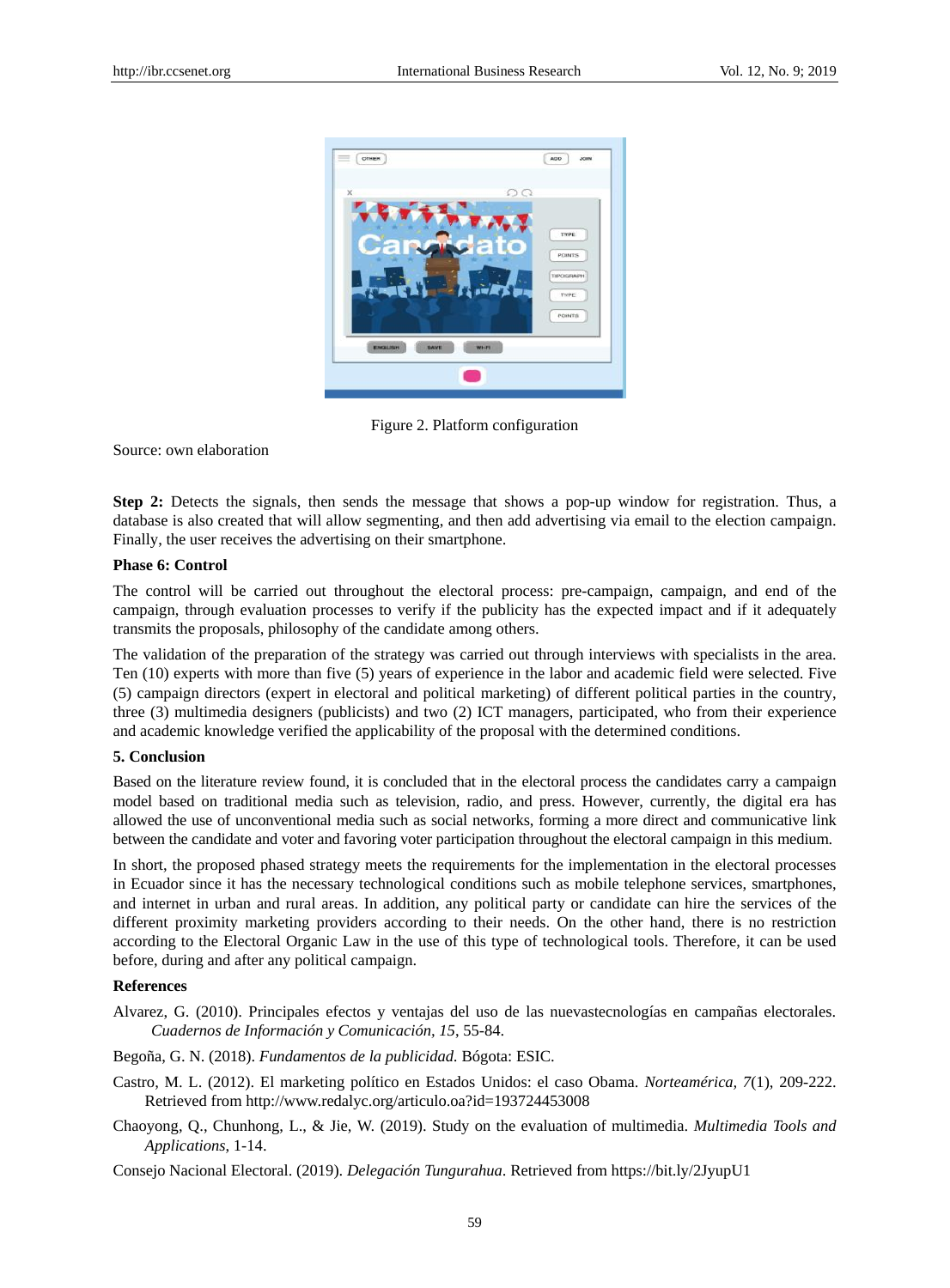*Consejo Nacional Electoral*. (2019). Obtenido de Notificación N° 00071. Retrieved from https://bit.ly/2xTKBJb

- Díaz Jiménez, O. F. (2015). Marketing político y profesionalización de las campañas electorales presidenciales del Partido Acción Nacional y del Partido de la Revolución Democrática, 1994-2006. *Polis, 11*(1), 119-168. Retrieved from https://bit.ly/30bszOQ
- Dushinski, K. (2012). *Mobile marketing handbook.* CyberAge Books. Retrieved from ebookcentral.proquest.com
- Escandell, C. (2017). Artyco, los apasionados del marketing que convierten a fans en clientes fieles. *Cinco Dias*. Retrieved from https://bit.ly/2TGR7wX
- Falasca, K., Dymek, M., & Grandien, C. (2019). Social media election campaigning: who is working for whom? A conceptual exploration of digital political labour. *Contemporary Social Science, 14*(1), 89-101. https://doi.org/10.1080/21582041.2017.1400089
- Franco, M. A. M., & Dader, G. J. L. (2009). *La campaña de las elecciones generales de España en 2008, en el marco de la "americanización" de los procesos electorales.* Madrid: Universidad Complutense de Madrid. Retrieved from https://bit.ly/2TFmcAW
- Galarza, M. R. A. (2014). Clase política y medios: explorando el fenómeno de la publicidad política encubierta en México. *Revista Mexicana de Ciencias Políticas y Sociales, 59*(221), 51-76. https://doi.org/10.1016/S0185-1918(14)70815-3
- García, B. V., & D'Adamo, O. (2006). Comunicación política y campañas electorales. Análisis de una herramienta comunicacional: el spot televisivo. Polis, 2(2), 81-111. Retrieved http://www.scielo.org.mx/pdf/polis/v2n2/1870-2333-polis-2-02-81.pdf
- García, B. V., D'Adamo, O., & Slavinsky, G. (2013). *Comunicación Política y Campañas Electorales:Estrategias en elecciones presidenciales.* Barcelona: Gedisa, S.A. Retrieved from ebookcentral.proquest.com
- García, H. D. (2014). Las imágenes macro y los memes de internet: posibilidades de estudio desde las teorías de la comunicación. *Paakat: Revista de Tecnología y Sociedad, 4*(7).
- García, M. A., & Jaimes, L. L. (2010). Influencia del marketing electoral en la alternancia política del municipio de Toluca. *Espacios Públicos, 13*(29), 48-66.
- Hassan, A. S. (2019). Evaluating the Marketing Communication Strategy of Volkswagen in Post-Crisis Period: Application of Image Repair Theory. *International Journal of Marketing Studies, 11*(2), 87. https://doi.org/10.5539/ijms.v11n2p87
- Hassan, S. N. (2017). E-Marketing via Social Networking and Its Role on the Enhancement of Small Business Projects. *International Journal of Marketing Studies, 9*(1), 65. https://doi.org/10.5539/ijms.v9n1p65
- Hernandéz, A. C. (2018). Campañas electorales presidenciales pragmáticas en México 2018. *Revista Mexicana de Ciencias Políticas y Sociales*(235), 327-352.
- Jácome, S. V. L., Dueñas, E. F. X., & Mera, A. M. (2015). Comunicación Electoral: La Transición de Marketing a capital político. *San Gregorio*. Retrieved from https://bit.ly/2YTPqSB
- Lindon, D. (1977). *Marketing pol fico y social*. Madrid : Tecniban.
- López, R P., & Mellado, C. (2018). Twitter as a space for interaction in political journalism. Dynamics, consequences and proposal of interactivity scale for social media. *Communication & Society, 32*(1), 1-18. https://doi.org/10.15581/003.32.1.1-18
- Maeshima, K. (2018). The Internet and the Americanization of Electoral Campaigning in East Asian Democracies. *Political Campaigning and Communication*, 1-25. https://doi.org/10.1007/978-3-319-63682-5\_1
- Martín, L. M. (2001). Voters and Mass Media during 1996 Spanish National Election Campaign: Selective Exposure or Media Influence? *Communication & Society, XIV*(1), 51-70.
- Medina, C. R. P., García, G. J., & Jarrín, A. J. (2019). Marketing de proximidad: una herramienta de promoción de productos o servicios educativos. *3C Emresa. Investigación y pensamiento crítico , 8*(2), 44-67. https://doi.org/10.17993/3cemp.2019.080238.44-67
- Montoya, A. C. A., & Boyero, S. M. R. (2013). El CRM como herramienta para el servicio al cliente en la organización. *Visión de futuro, 17*(1), 130-151.